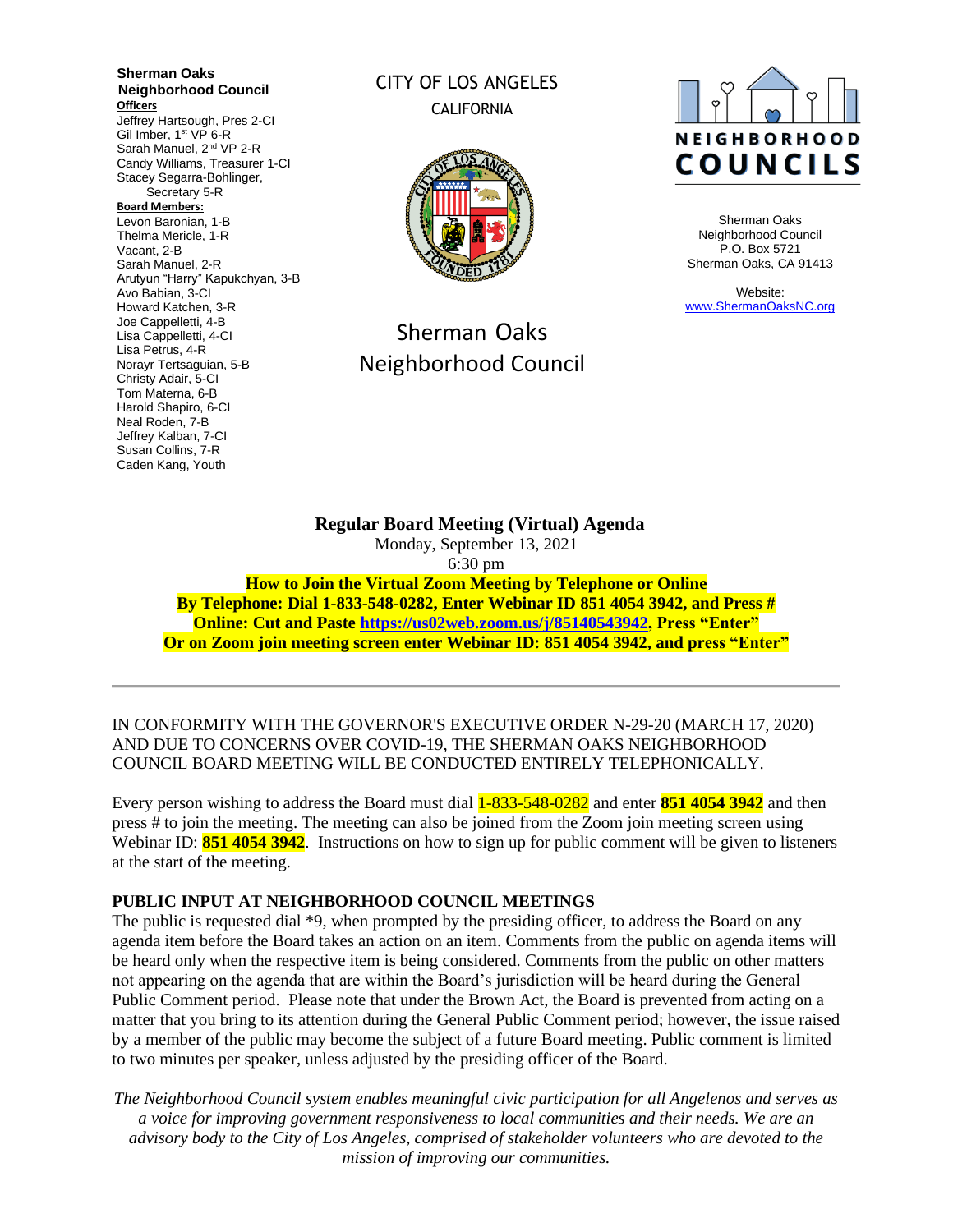## **1. Welcome, Call to Order, and Roll Call**

- a. Welcome and Call to Order by Presiding Officer
- b. Roll Call

## **2. Administrative and Board Initiated Motions – Action Items**

- **a. SONC Board Meeting Minutes, August 9, 2021** A motion to approve the minutes of the August 9, 2021, SONC Board Meeting. [SONC Board Meeting Minutes August 9, 2021](https://www.shermanoaksnc.org/ncfiles/viewCommitteeFile/23309)
- b. **Appointment of SONC representatives to the Neighborhood Council Sustainability Alliance (NCSA) and to the Digital Literacy Program.** A motion to approve the appointments of Kathy Schaeffer as the SONC representative and David Levinson as an alternate representative to the Neighborhood Council Sustainability Alliance (NCSA) and the appointment of Caden Kang as the SONC Data Liaison to the DONE Digital Literacy Program.

## **3. Comments by LAPD SLO's, Public Officials, and Staff**

## **4. President's Report**

- a. VOTE Election Day September 14, 2021
- b. Training and Committee Assignments
- c. Congress of Neighborhoods 2021 Register at <https://www.neighborhoodcongress.la/>
- d. "New Normal" -- Unknown
- e. Next SONC Board Meeting October 11, 2021 Guest Speaker: Assemblymember Adrin Nazarian

# **5. Guest Speaker – Jeffrey Prang, Los Angeles County Assessor**

(Schedule to speak at approximately 7:00 pm)

Following Mr Prang's presentation there will be a question and answer session.

Los Angeles County Assessor Website [Click Here](https://assessor.lacounty.gov/)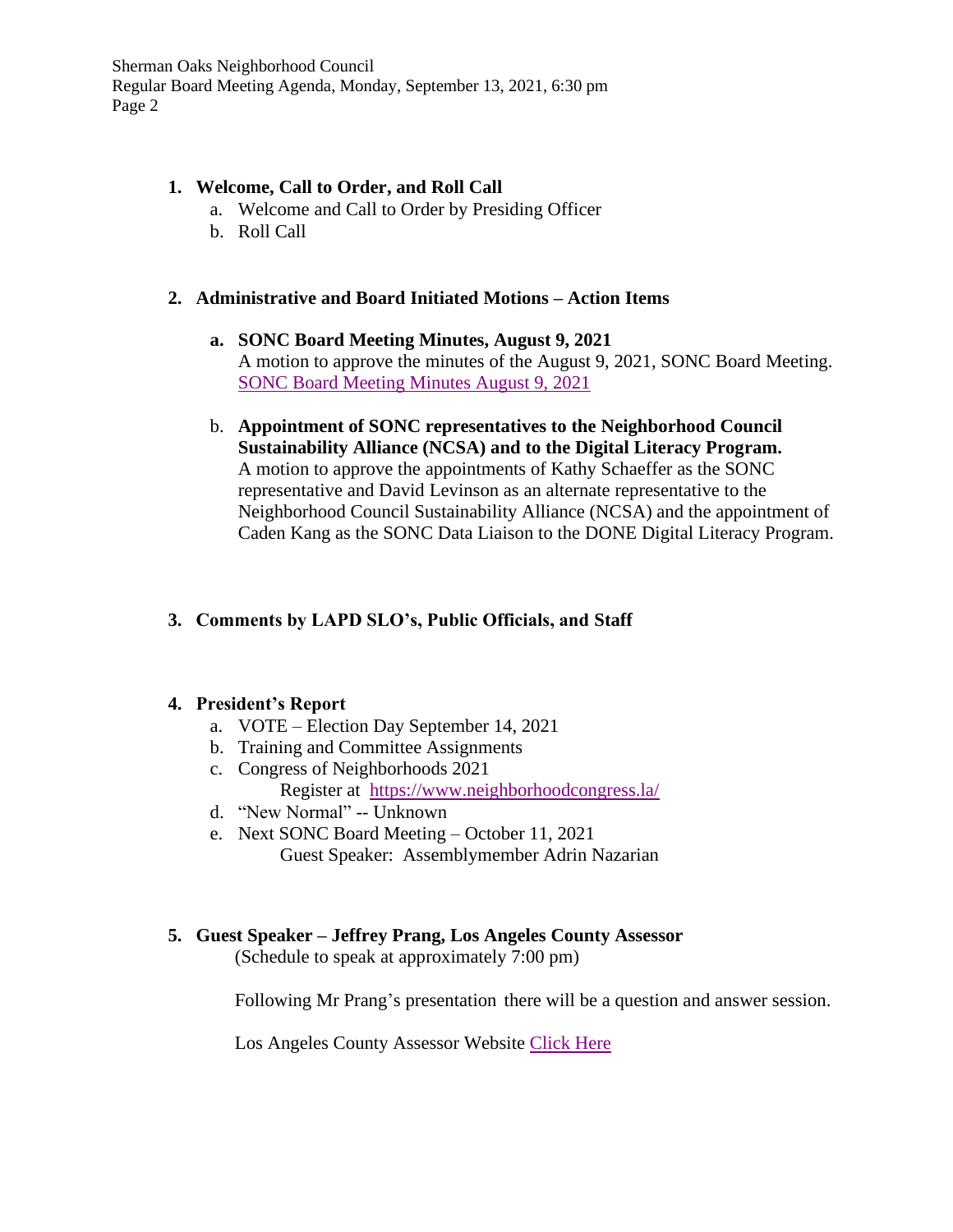- **6. Committee Reports [**2-minute summary, except with motions, 10 minutes or less per motion]
	- a. Education Committee Joe Cappelletti, Chair
	- b. Government Affairs Gil Imber, Chair
		- **i. [CF 21-0899](https://www.shermanoaksnc.org/ncfiles/viewCommitteeFile/23342) Non-Serialized Unfinished Frames, Receivers, and Firearms / Ghost Guns / Prohibited Possession, Purchase, Sale, Receipt, and Transportation / Ordinance**

Motion: The Sherman Oaks Neighborhood Council (SONC) supports Los Angeles City Council File 21-0899 seeking an ordinance to prohibit the possession, purchase, sale, receipt, and transportation of non-serialized, unfinished frames, and unfinished receivers and non-serialized firearms within the City of Los Angeles.

*Community Impact Statements (CIS) to be filed and Letters to CD4 and others, as appropriate.*

## **ii. [CF 21-0878](https://www.shermanoaksnc.org/ncfiles/viewCommitteeFile/23343) COVID-19 / Vaccination Requirement / Eligible Individuals / Indoor Spaces / Vax Up LA**

Motion: The Sherman Oaks Neighborhood Council (SONC), conscious of the COVID-19 pandemic and public health needs, supports Los Angeles City Council File 21-0878 and the Council's efforts to require vaccination of eligible individuals participating in or attending specific indoor events deemed as high risk for COVID-19 viral transmission.

*Community Impact Statements (CIS) to be filed and Letters to CD4 and others, as appropriate.*

c. Green and Sustainability Committee – Avo Babian, Chair

## **i. [CF 21-0683](https://www.shermanoaksnc.org/ncfiles/viewCommitteeFile/23344) City-Owned Buildings / Net-Zero Energy / Retrofit / Carbon Emissions**

Motion: The Sherman Oaks Neighborhood Council (SONC) supports CF 21-0683 to develop a full cost-estimate, timeline, and plan to retrofit prioritized municipally-owned buildings to achieve net-zero energy.

*Community Impact Statements (CIS) to be filed and Letters to CD4 and others, as appropriate.*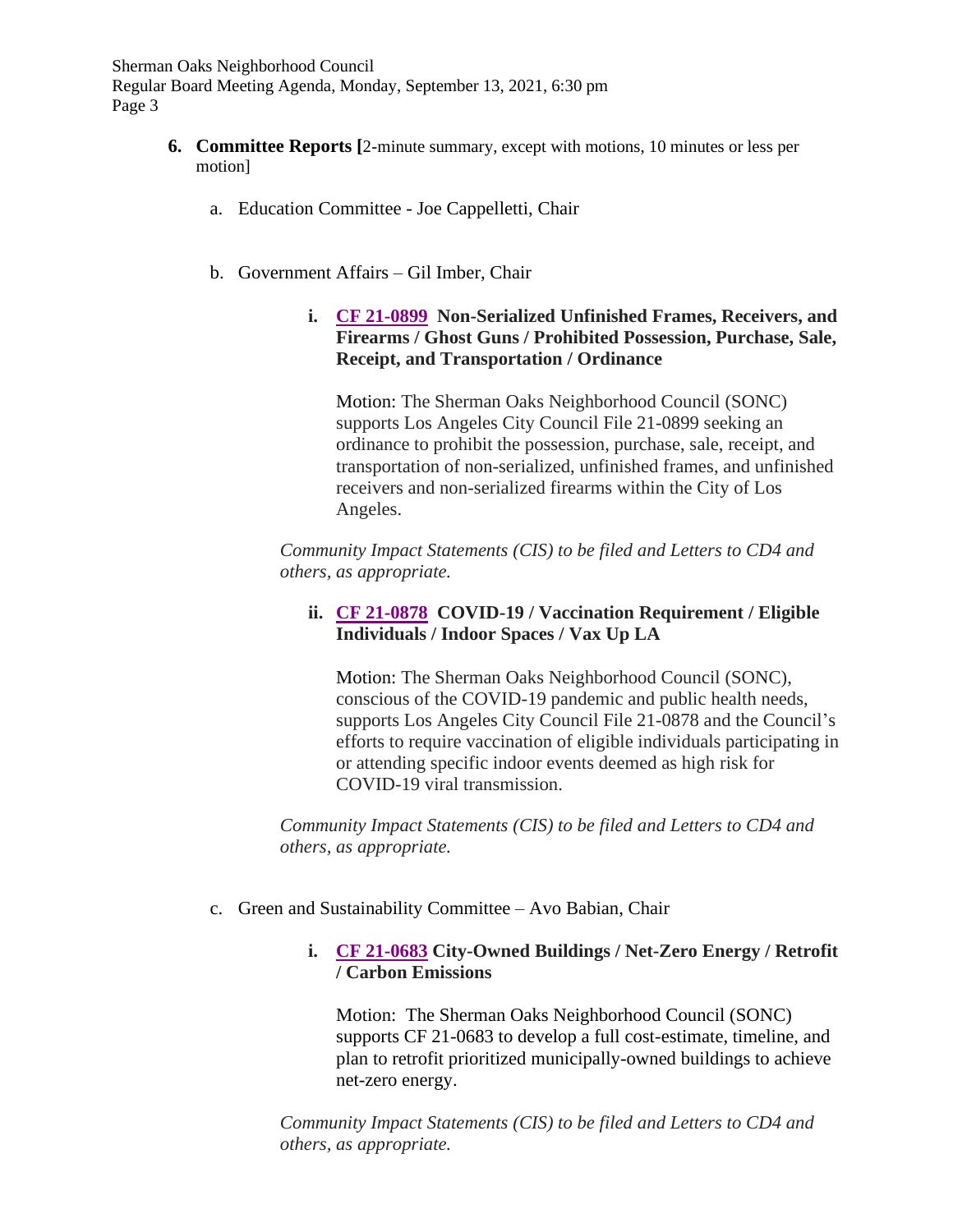## **ii. [CF 21-0680](https://www.shermanoaksnc.org/ncfiles/viewCommitteeFile/23345) Zero-Emission First Procurement Policy / Original Equipment Manufacturers / Light-Duty Vehicles / L.A. Green New Deal**

Motion: The Sherman Oaks Neighborhood Council (SONC) supports CF 21-0680 to (1) develop proposed rules to meet the intent of the Zero-Emission First procurement policy and its compliance; (2) ensure that EV Charging infrastructure is installed in anticipation of future 100% zero-emission municipal fleet; and (3) the transition of LAPD and LAFD fleets to zero-emission vehicles.

*Community Impact Statements (CIS) to be filed and Letters to CD4 and others, as appropriate.*

- d. Outreach Committee Sarah Manuel, Chair
- e. Planning & Land Use Committee Jeff Kalban, Chair
- f. Public Safety Committee Christy Adair, Chair
- g. Traffic and Transportation Committee Avo Babian, Chair
- h. Budget Advocates Howard Katchen, SONC Representative and Budget Advocate.

## **7. Treasurer's Report –** Candy Williams, Treasurer

- a. Treasurer's Report
- b. A motion to approve the Sherman Oaks Neighborhood Council's (SONC) Monthly Expenditure Report (MER) for the period ending July 31, 2021. [SONC Monthly Expenditure Report](https://www.shermanoaksnc.org/ncfiles/viewCommitteeFile/23310) (MER) – July 2021